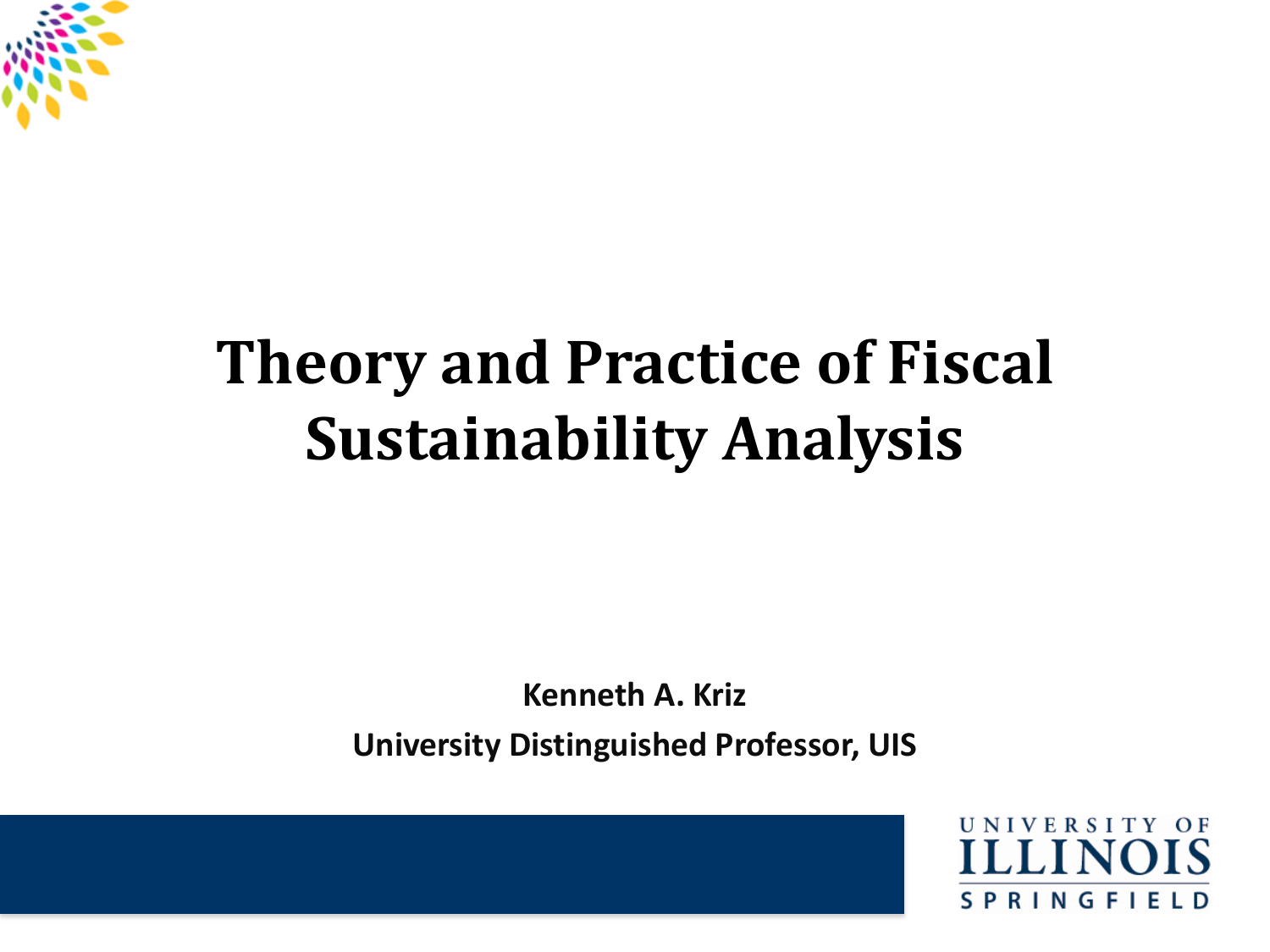### Question of Interest

- $\blacksquare$  Is the financial structure of jurisdictions (federal, state, and local) sustainable?
- Definition of sustainability (Dictionary.com)
	- The ability to be sustained, supported, upheld, or confirmed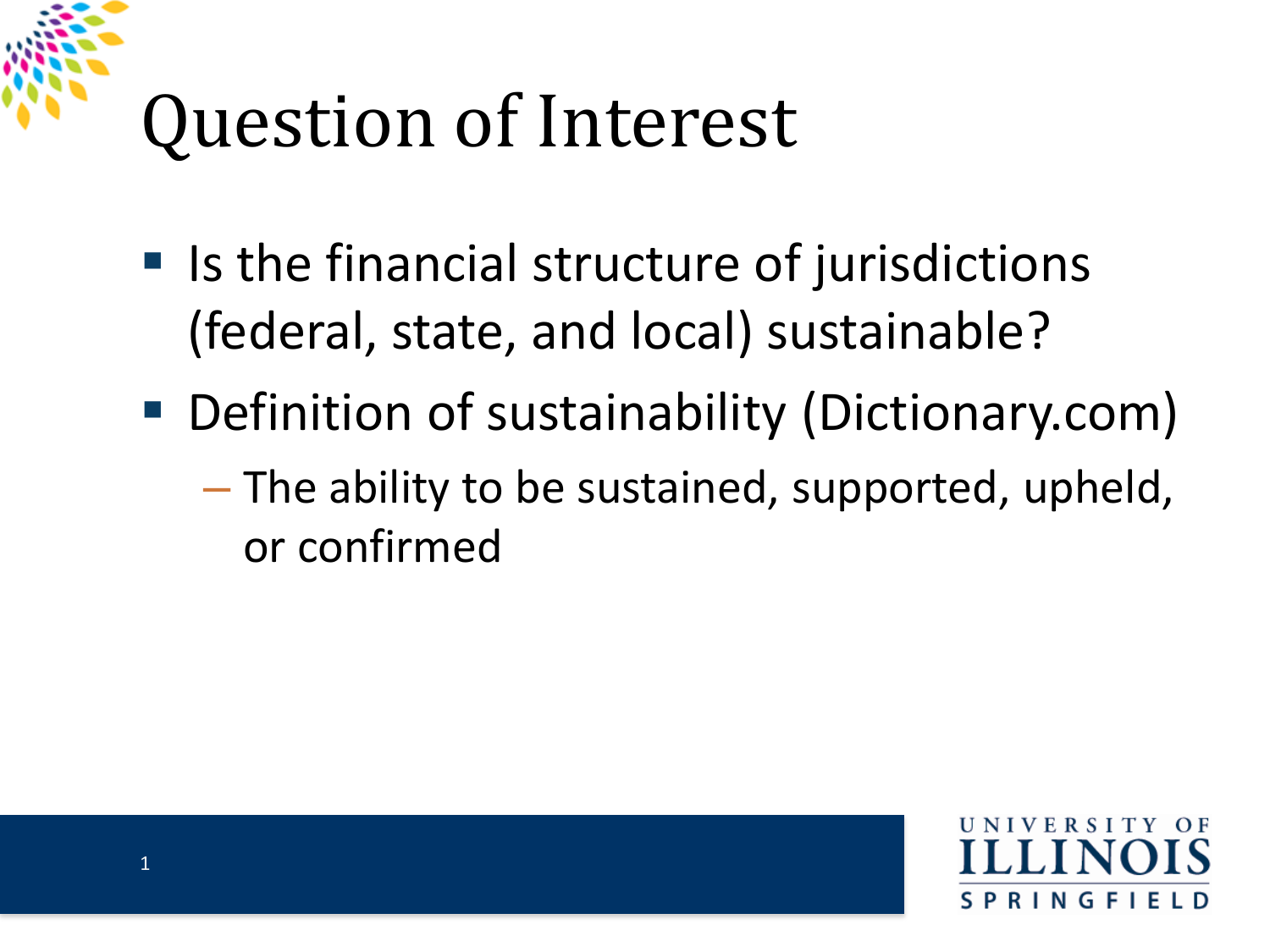### Essence of the Question

- Will the growth in a jurisdiction's revenues be sufficient to sustain desired growth in expenditures?
- Formally

 $Fiscal Balance_t = Revenue_t - Expenditures_t$ 

 $Revenue_t = \mu Revenue_{t-1}dt + \sigma Revenue_{t-1}dW_{t-1}$ 

 $Expenditures_t = vExpenditures_{t-1}dt + \tau Expenditures_{t-1}dW_{t-1}$ 

S P R I N G F I E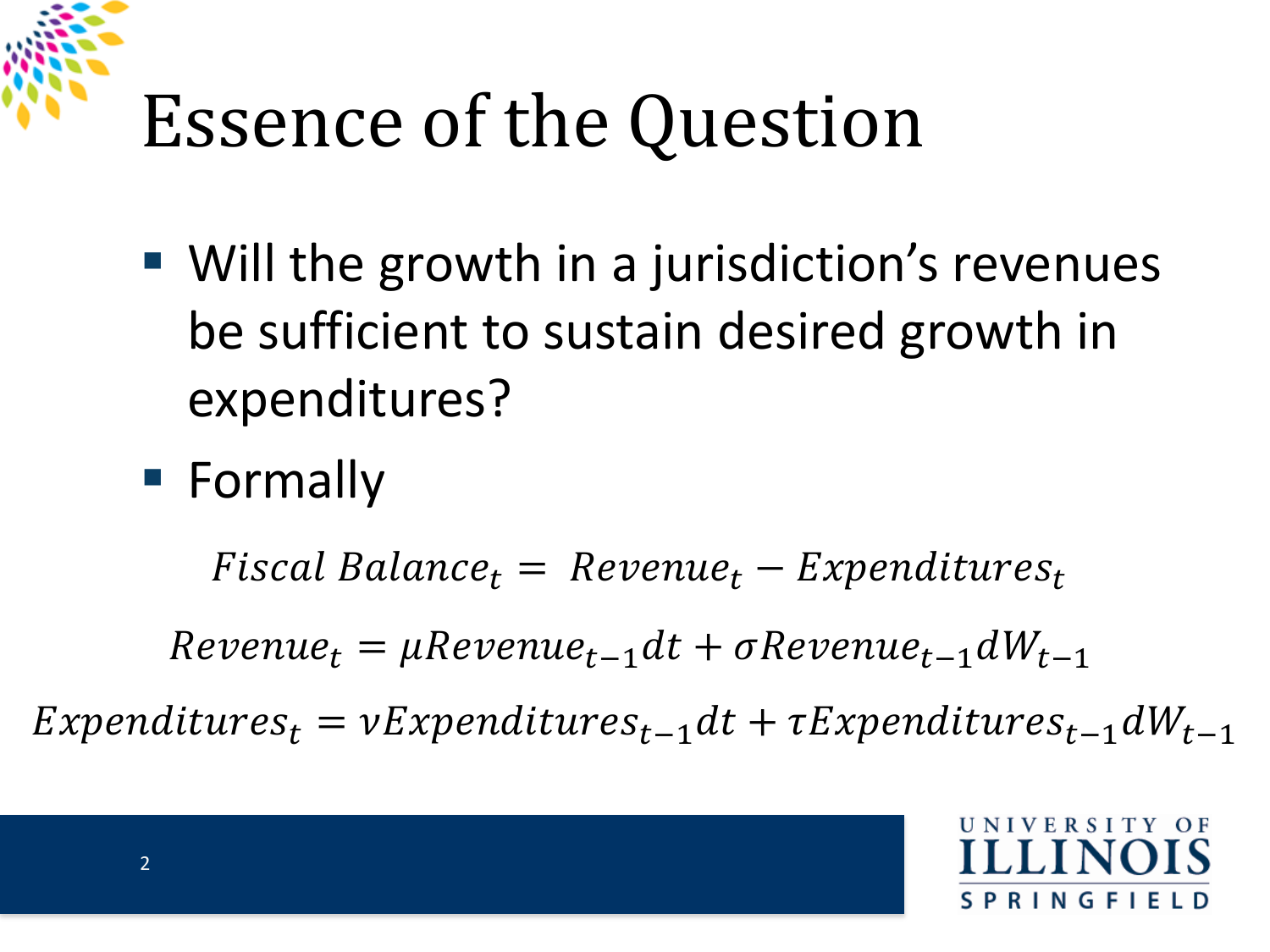

- **Stochastic process** 
	- Must estimate trend and volatility
- **Breaks** 
	- Abrupt change in trend
		- "Regime shifts"
	- Discrete level changes in *Revenue, Expenditure*
		- Infrastructure investment
		- Exogenous events
- No *a priori* sense of a "Breaking Point" in fiscal balance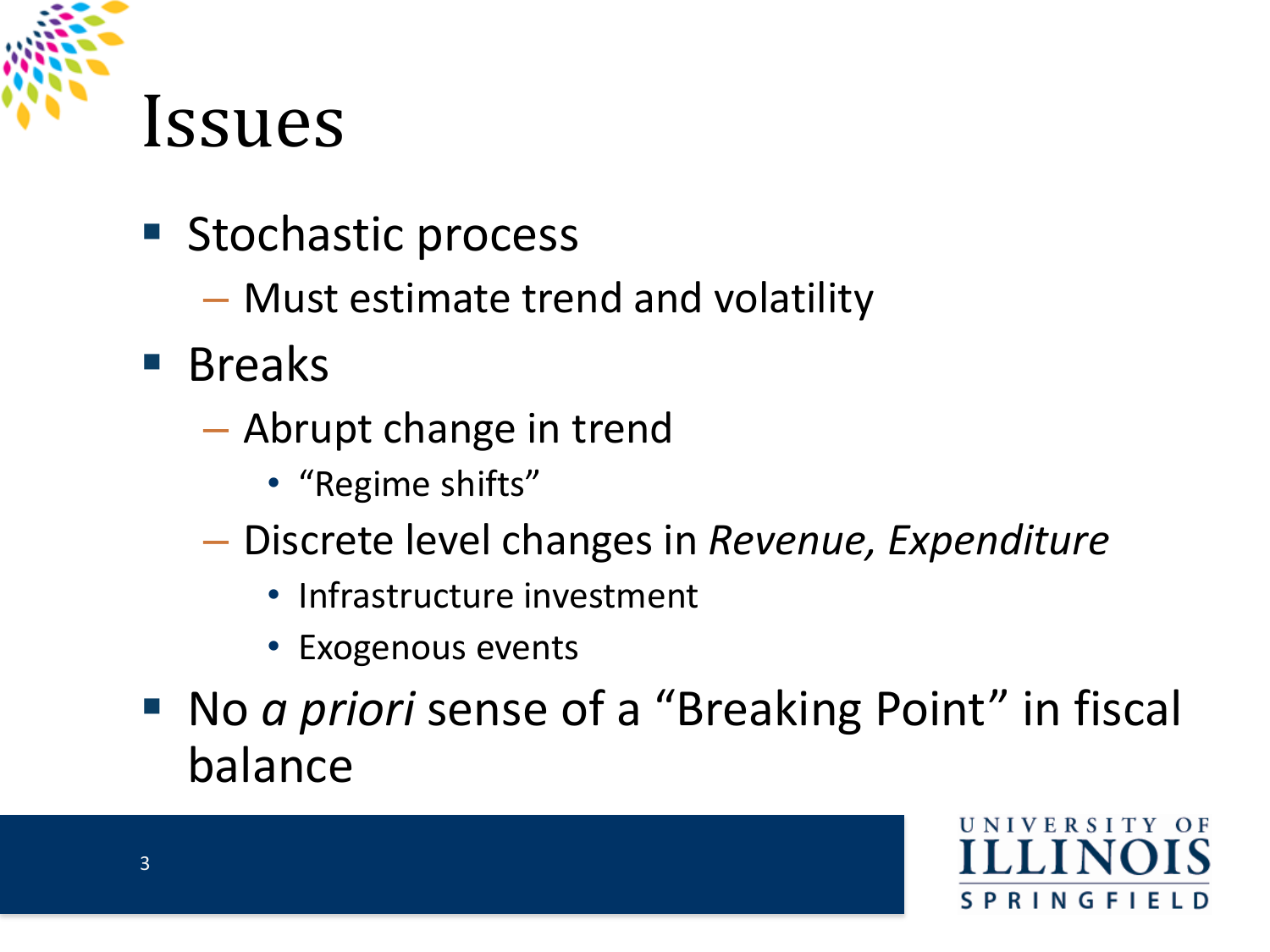# Existing Work

- "Indicators"
	- Selected ratios
		- Brown's Ten Point Test (1993)
		- Maher & Nollenberger (2009)
	- Usually measured at one or a few points in time
	- Trends
		- ICMA's Financial Trend Monitoring System (Groves and Valente, 1986, 1994)
- **Issues** 
	- Static
		- No measurement of trend or volatility
		- Exception is FTMS which at least attempts to capture trend
	- Not empirically verified
		- Exception is recent paper by Gorina, Maher, and Joffe (2018)

S P R I N G F I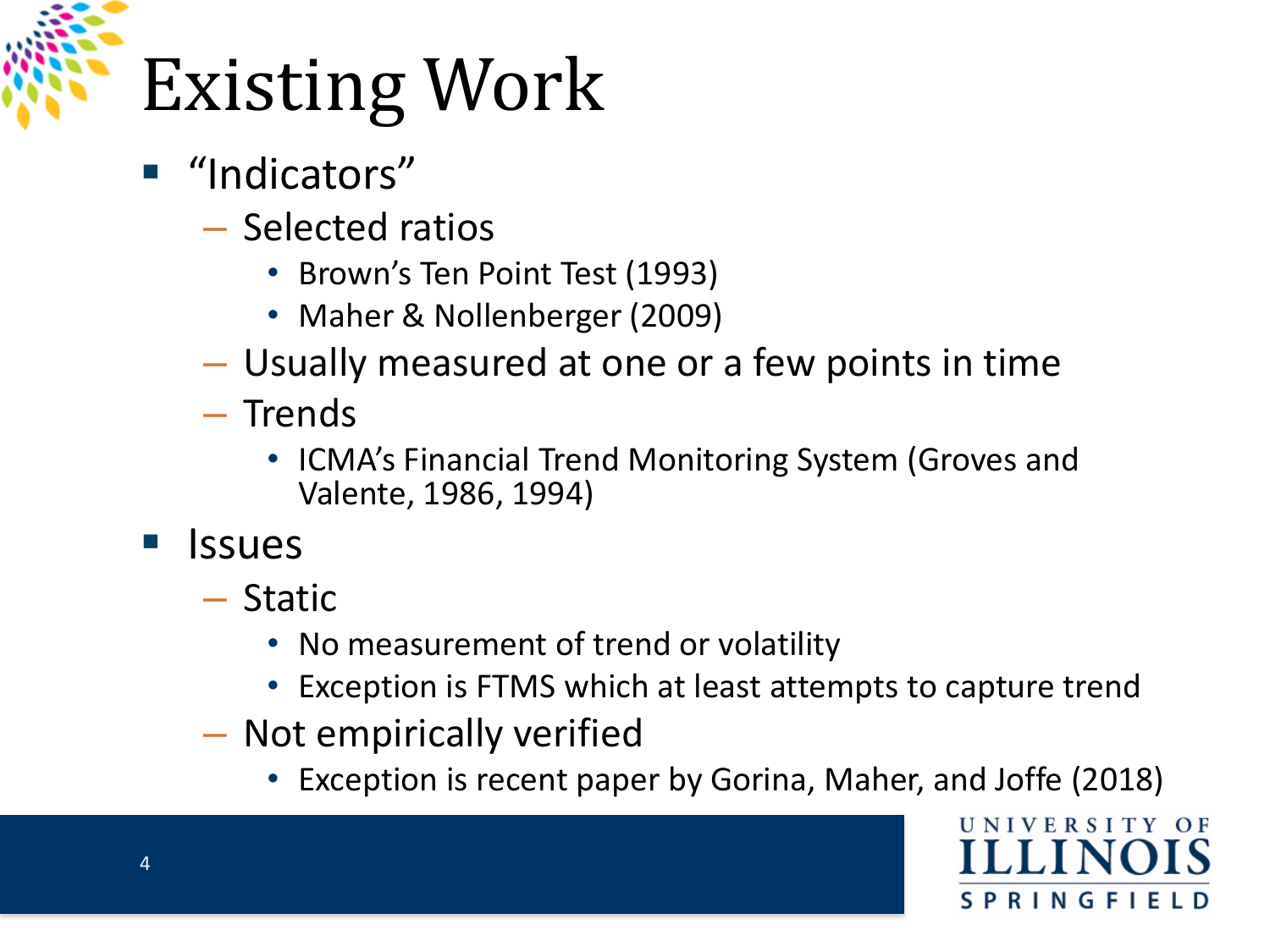### Our Approach

- Explicit modeling of stochastic process
	- Forecast development
		- Generates estimates of trend and volatility
		- Generates standard errors
	- Simulation of system to estimate risk of fiscal balance falling below specified levels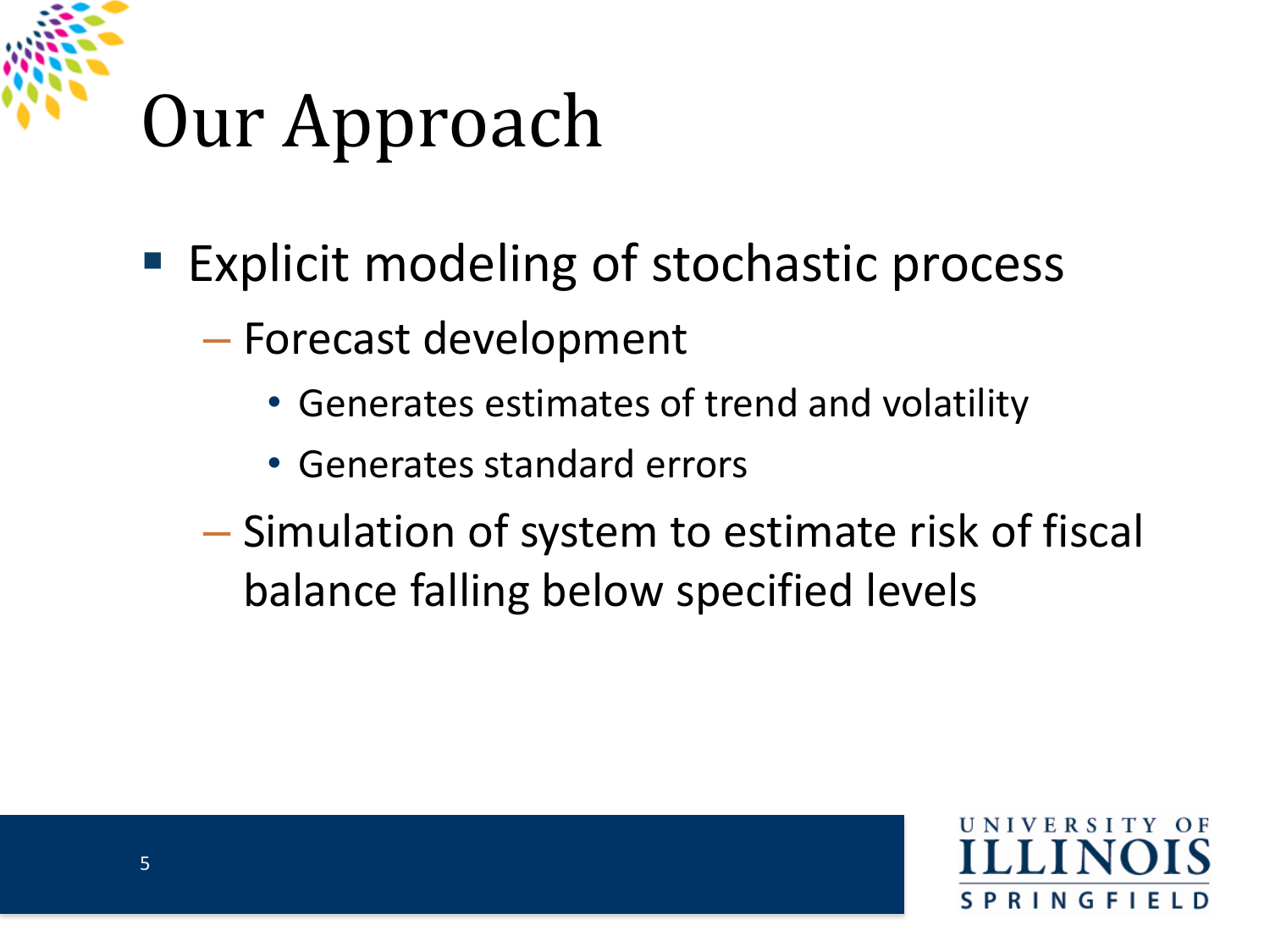

### **PROJECT 1: AFFORDABILITY OF SMALL COMMUNITY WATER SYSTEMS**

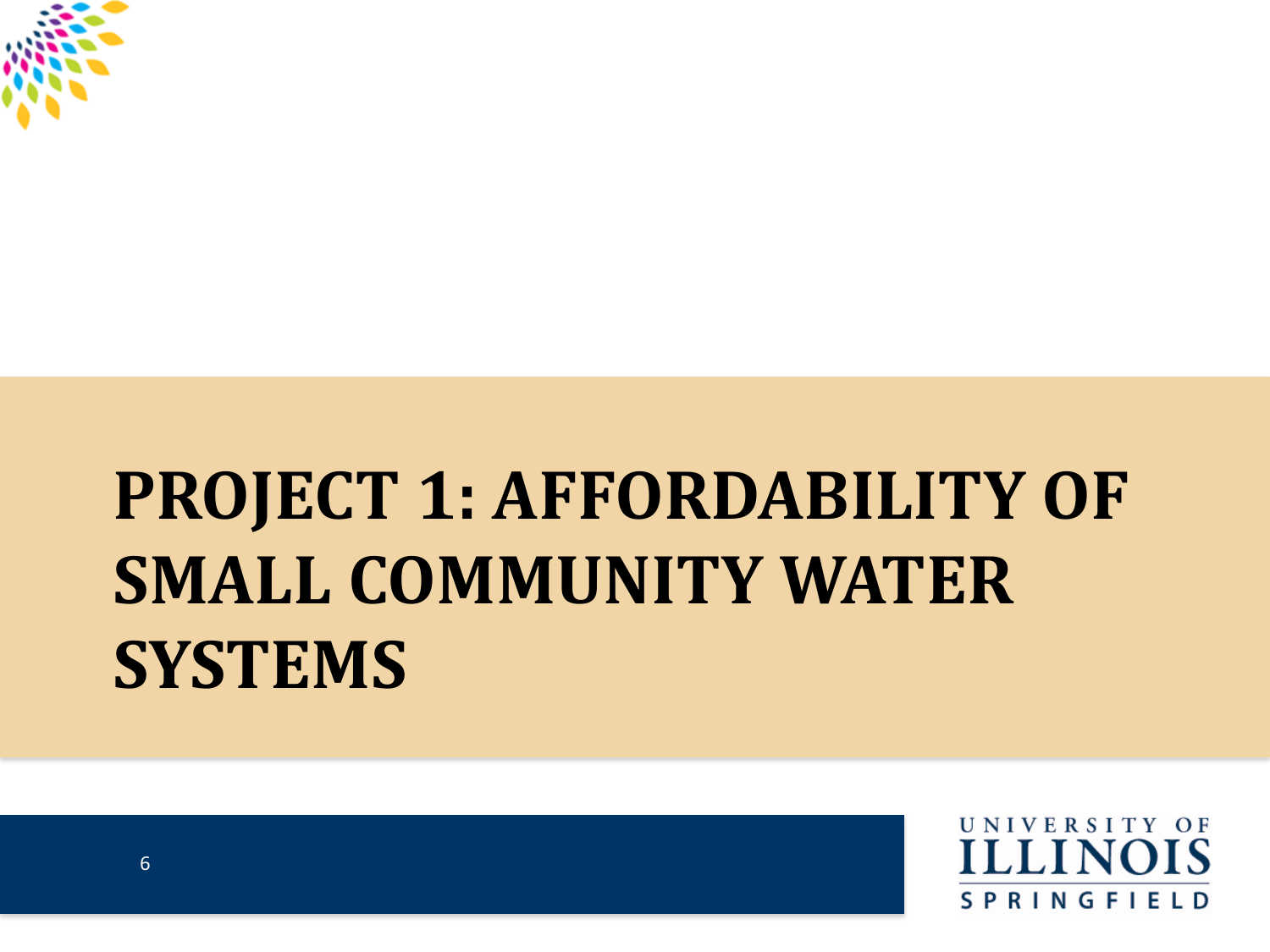# Research Question & Data

- Question: Is it affordable (sustainable) for very small communities to make water infrastructure investments? (EPA contract)
- **Unit of analysis is municipality** 
	- All municipal governments in EPA Region 7 states (Iowa, Kansas, Missouri, Nebraska)
- Data from US Census Bureau, American Community Survey

INGF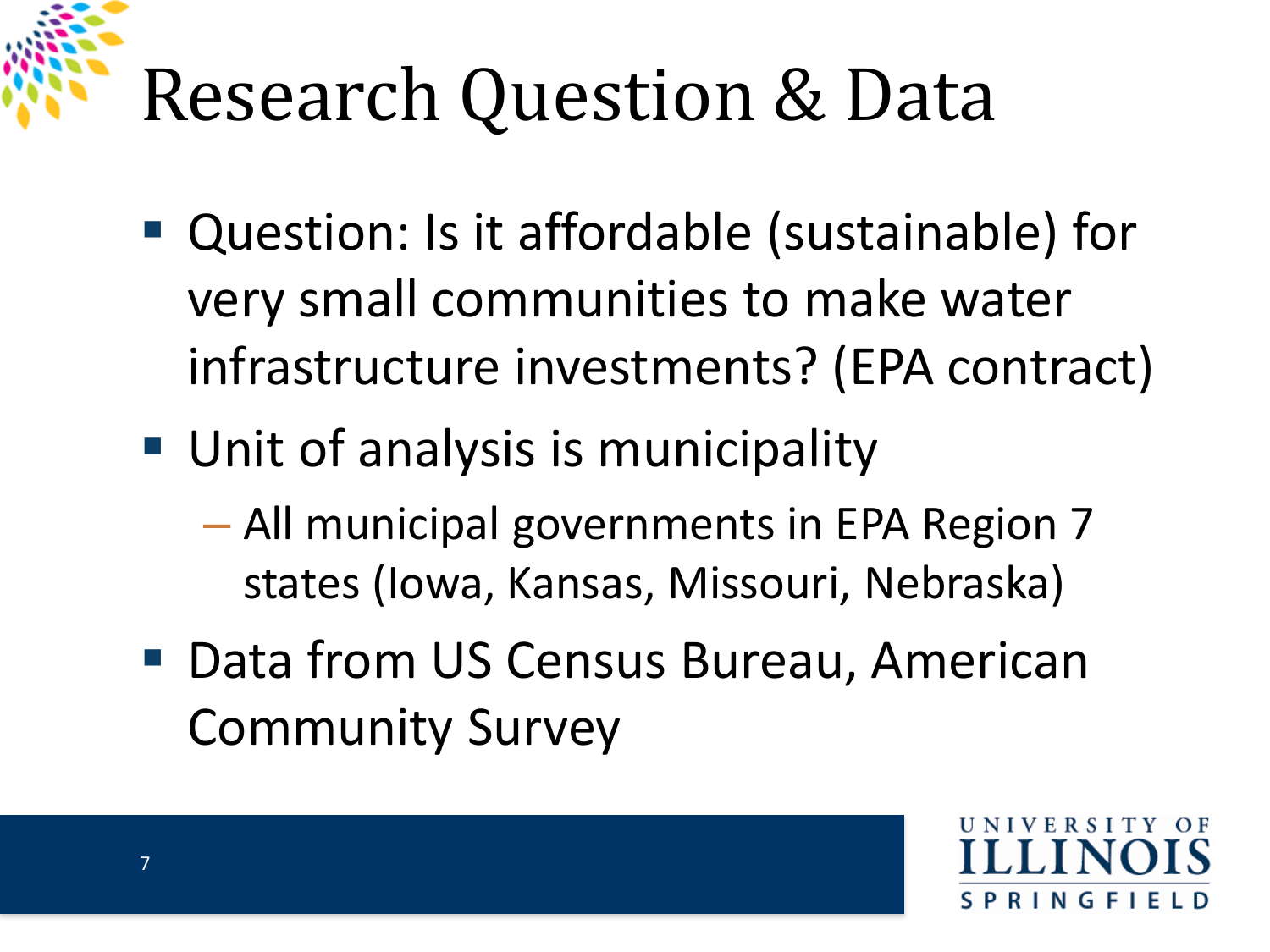### Definition of Affordability

- EPA Definition of Affordability
	- Average Drinking Water Bill ≤ 2.5% of Median Household Income (MHI)
	- Average Wastewater Bill ≤ 2.0% of MHI

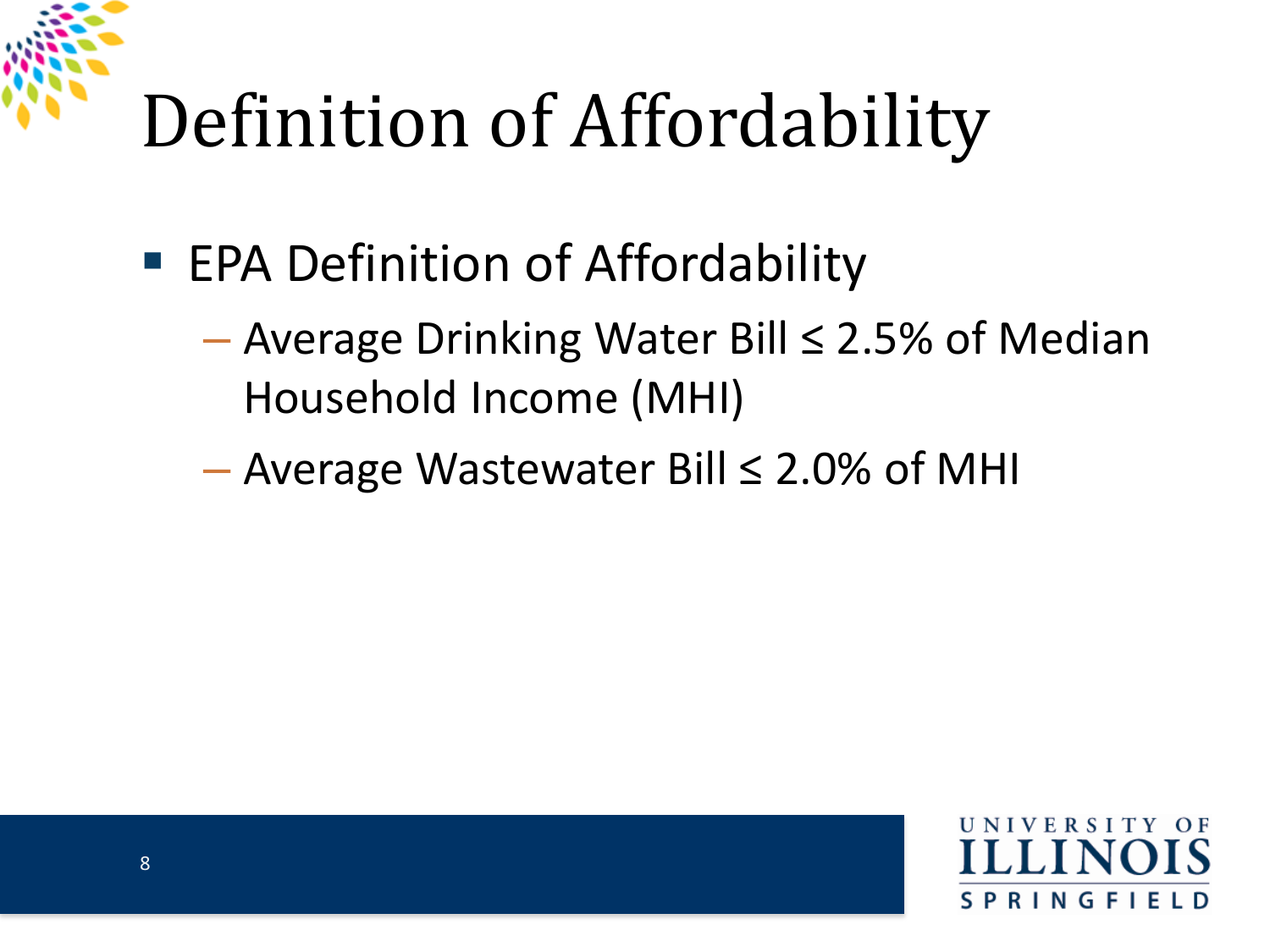# Econometric and Simulation Model

 $MHI_{it} = f(MHI_{it-1}, POPN_{it}, PERCHS_{it}, PERCBACH_{it}, MANUSHARE_{it})$ 

$$
POPN_t = \varpi_1(\beta_0 + \beta_1 time_t + \varepsilon) + \varpi_2\left(\frac{\sum_{n=1}^3 POPN_{t-n}}{3}\right)
$$

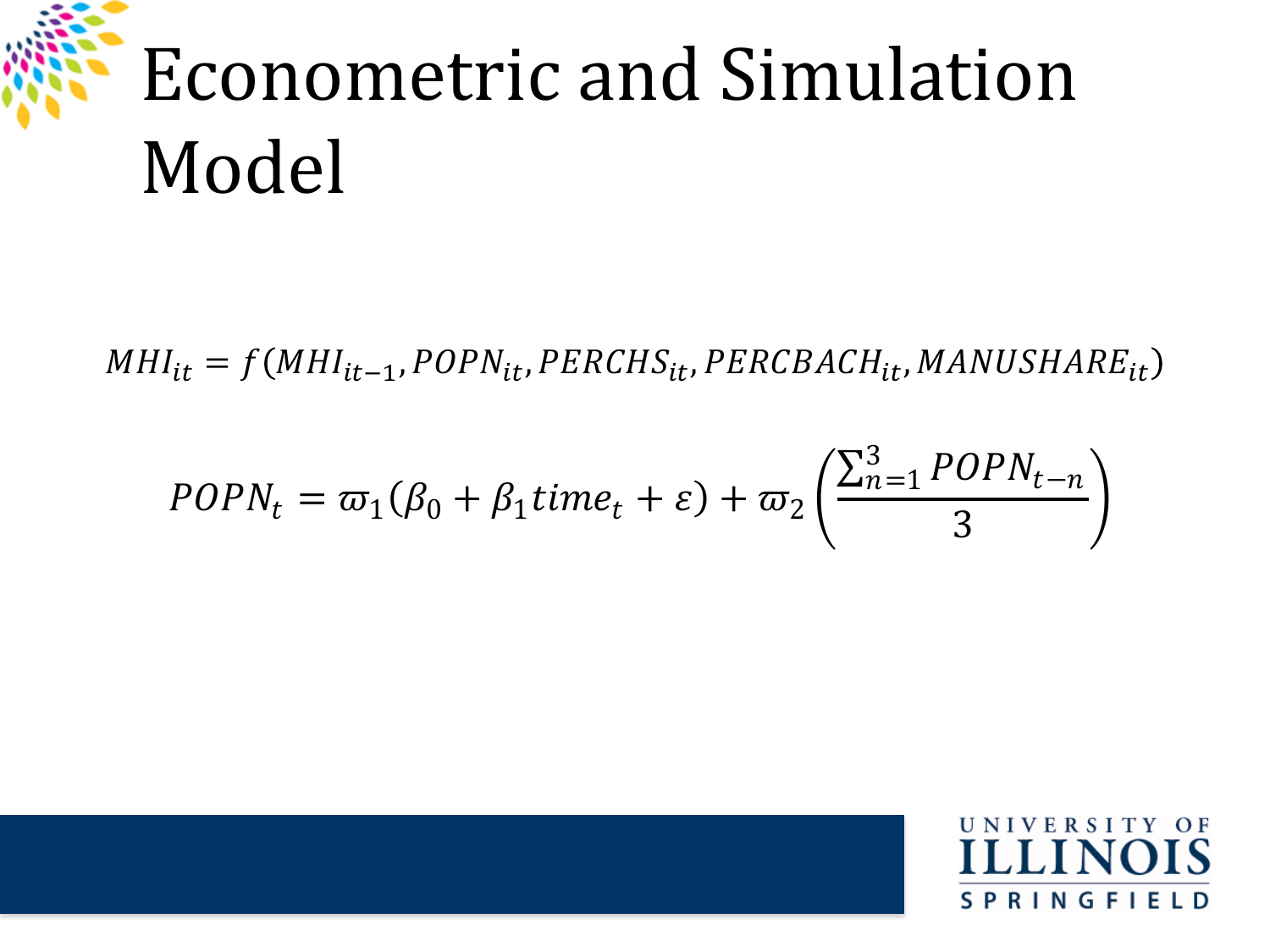# Example Output



N I **VERSITY**  $O<sub>F</sub>$ **SPRINGFIELD**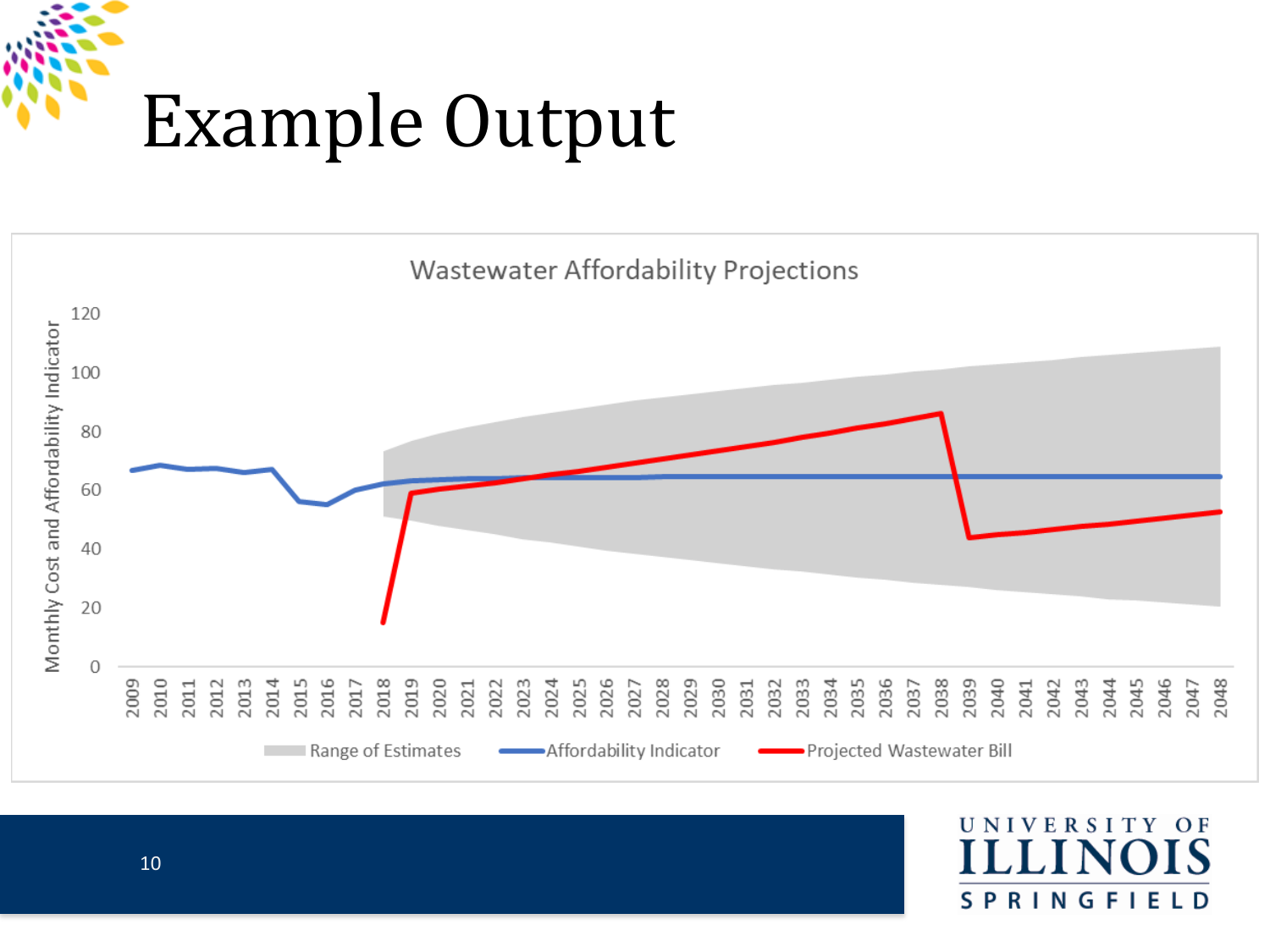

### **STUDY 2: FISCAL SUSTAINABILITY OF ILLINOIS MUNCIPALITIES**

UNIVERSITY OF **SPRINGFIELD**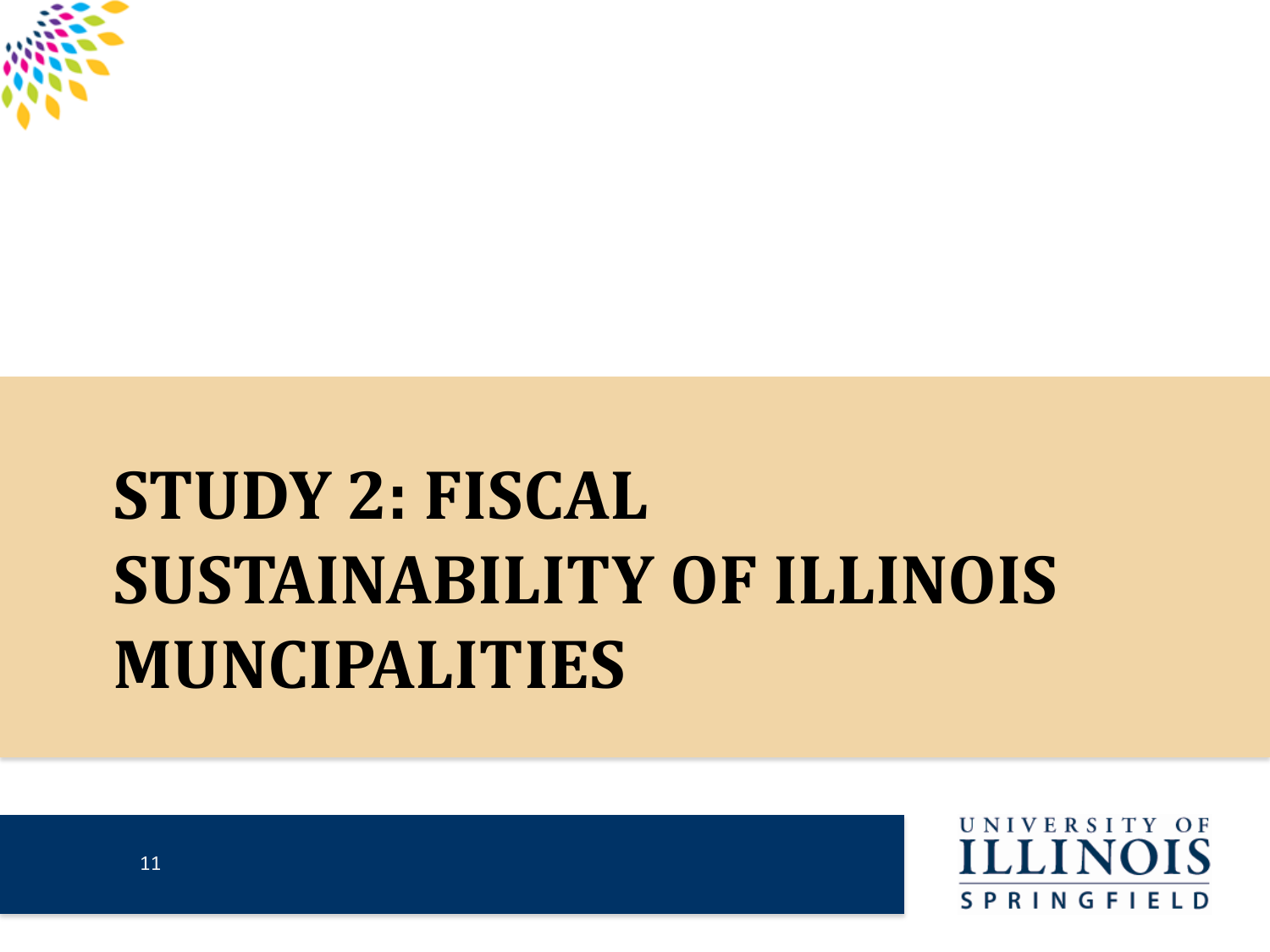# Research Question & Data

- **Question: Are Illinois municipalities'** finances sustainable?
- **Unit of analysis is municipality** 
	- Stratified sample of Illinois communities
- Data from Comprehensive Annual Financial Reports, US Bureau of Economic Analysis, US Bureau of Labor Statistics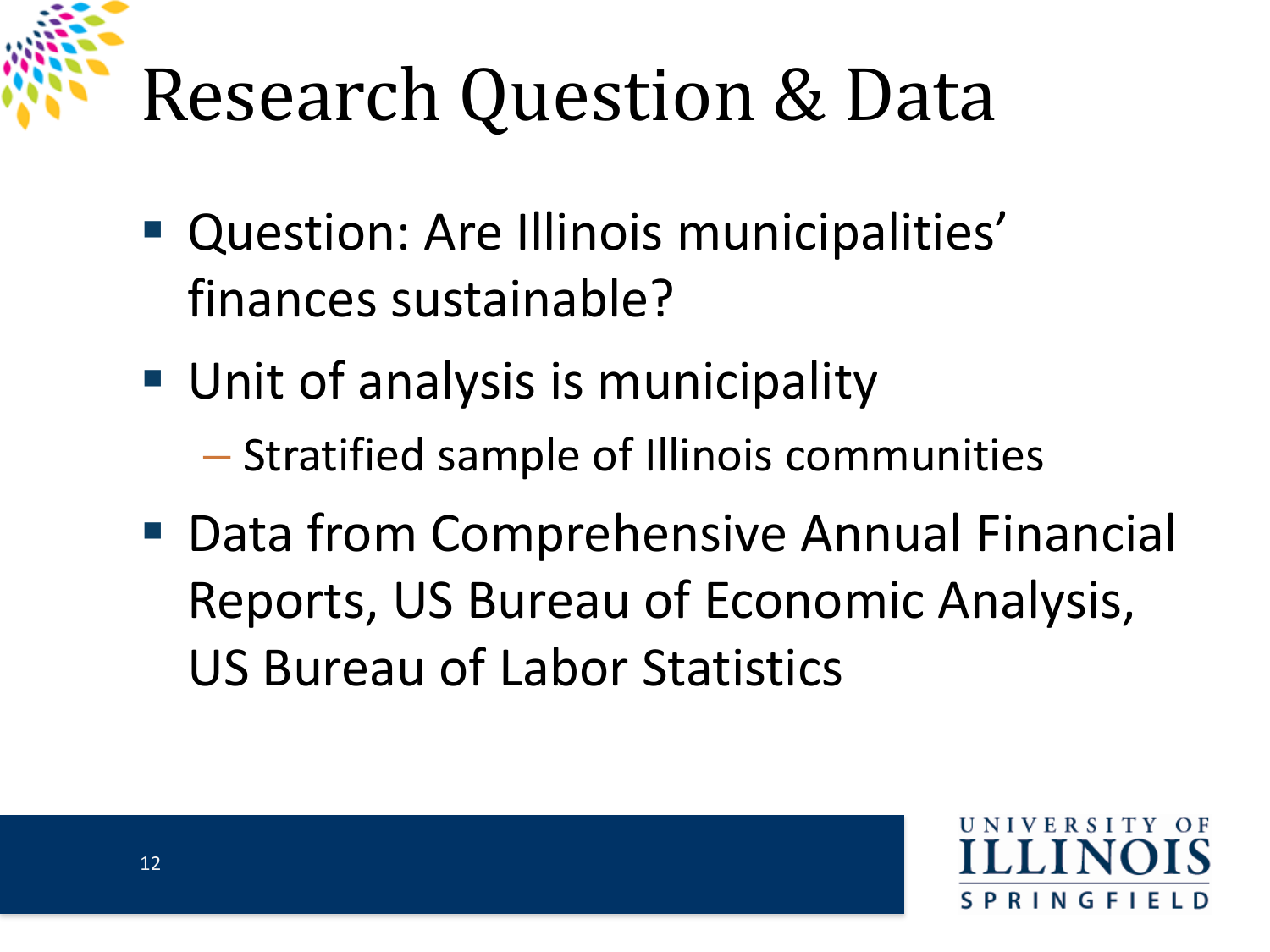# Forecasting System

**Economic variable VAR** 

$$
Y_{t} = c + \Pi_{1}Y_{t-1} + \dots + \Pi_{p}Y_{t-p} + e_{t}
$$

$$
Y = \begin{Bmatrix} PCPI \\ Wages \\ Empl \end{Bmatrix}
$$

**Financial variable VAR with exogenous variables** 

$$
Y = \begin{Bmatrix} \text{PropVal} \\ \text{Taxable} \\ \text{IG Rev} \\ \text{Other Rev} \\ \text{TotExp} \end{Bmatrix}, X = \begin{Bmatrix} \widehat{PCPI} \\ \widehat{Wages} \\ \widehat{Empl} \end{Bmatrix}
$$

 $O<sub>F</sub>$ **SPRINGFIELD**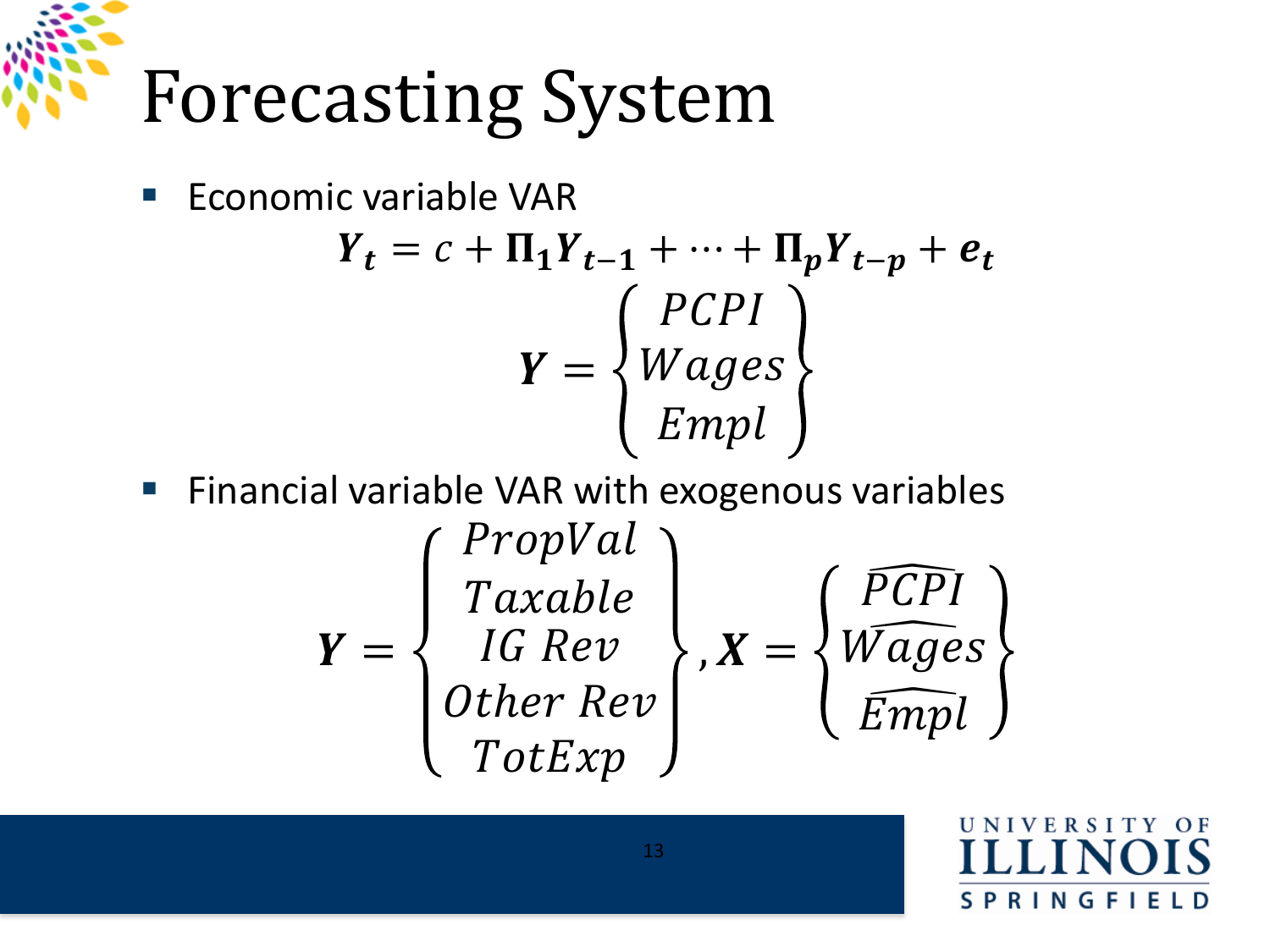# Example

- City of Springfield, IL
- Randomly selected from "large" city group
- Economic data available from 2001-2017
- Financial data available from FY 2003-2018

– Governmental Funds

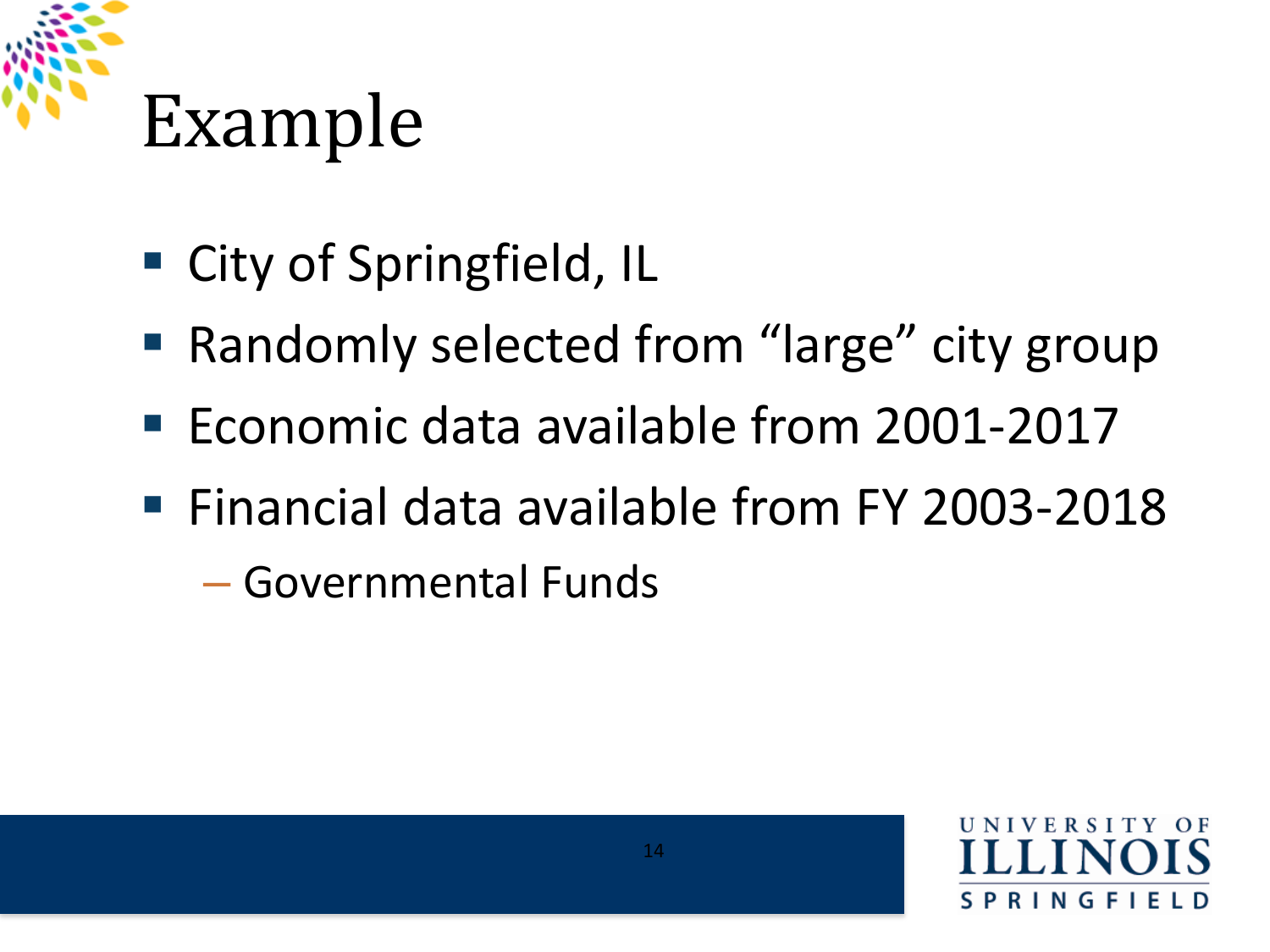### Springfield Governmental Funds Revenue & Expenditures

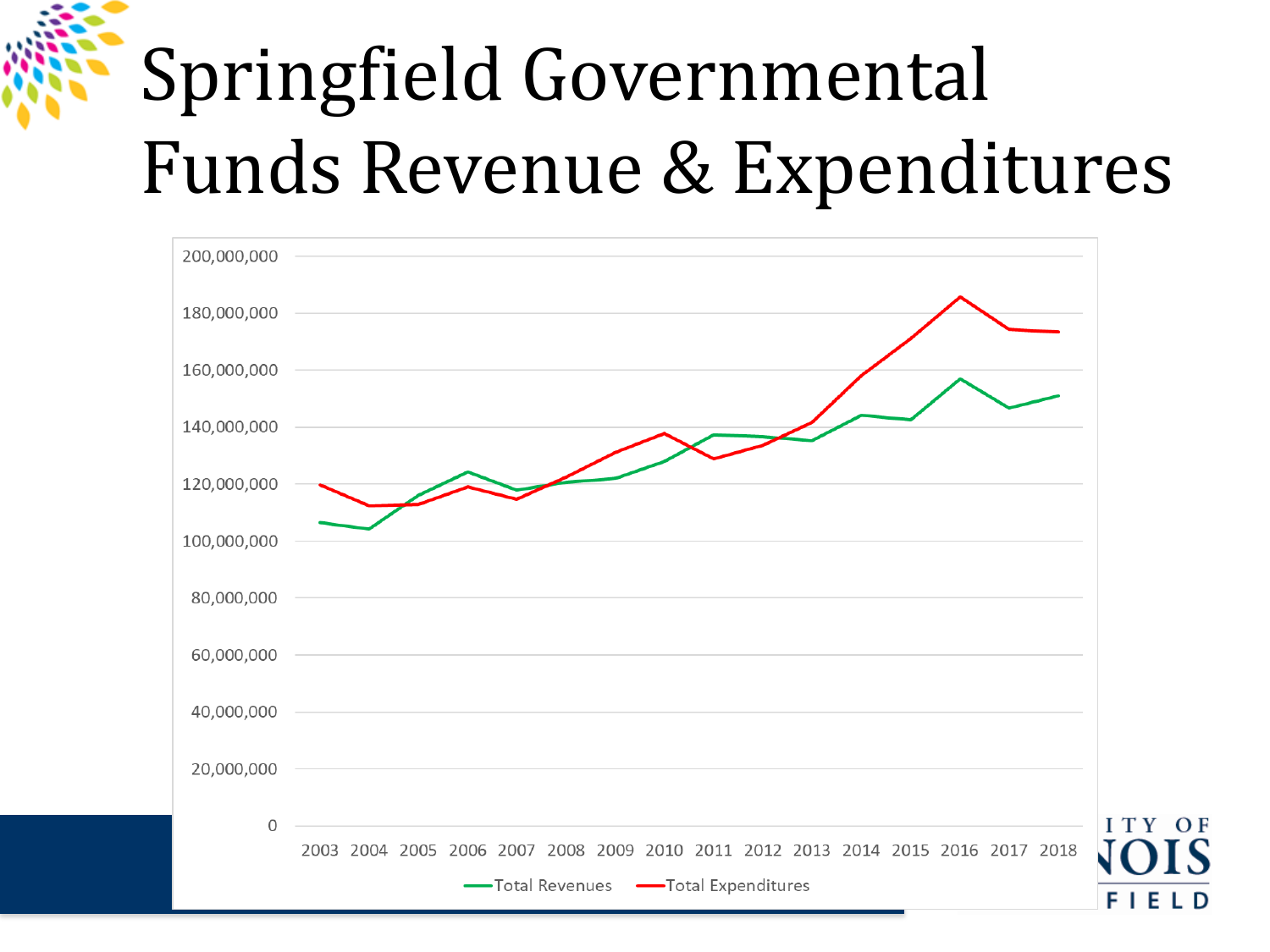### Springfield Other Financing Sources

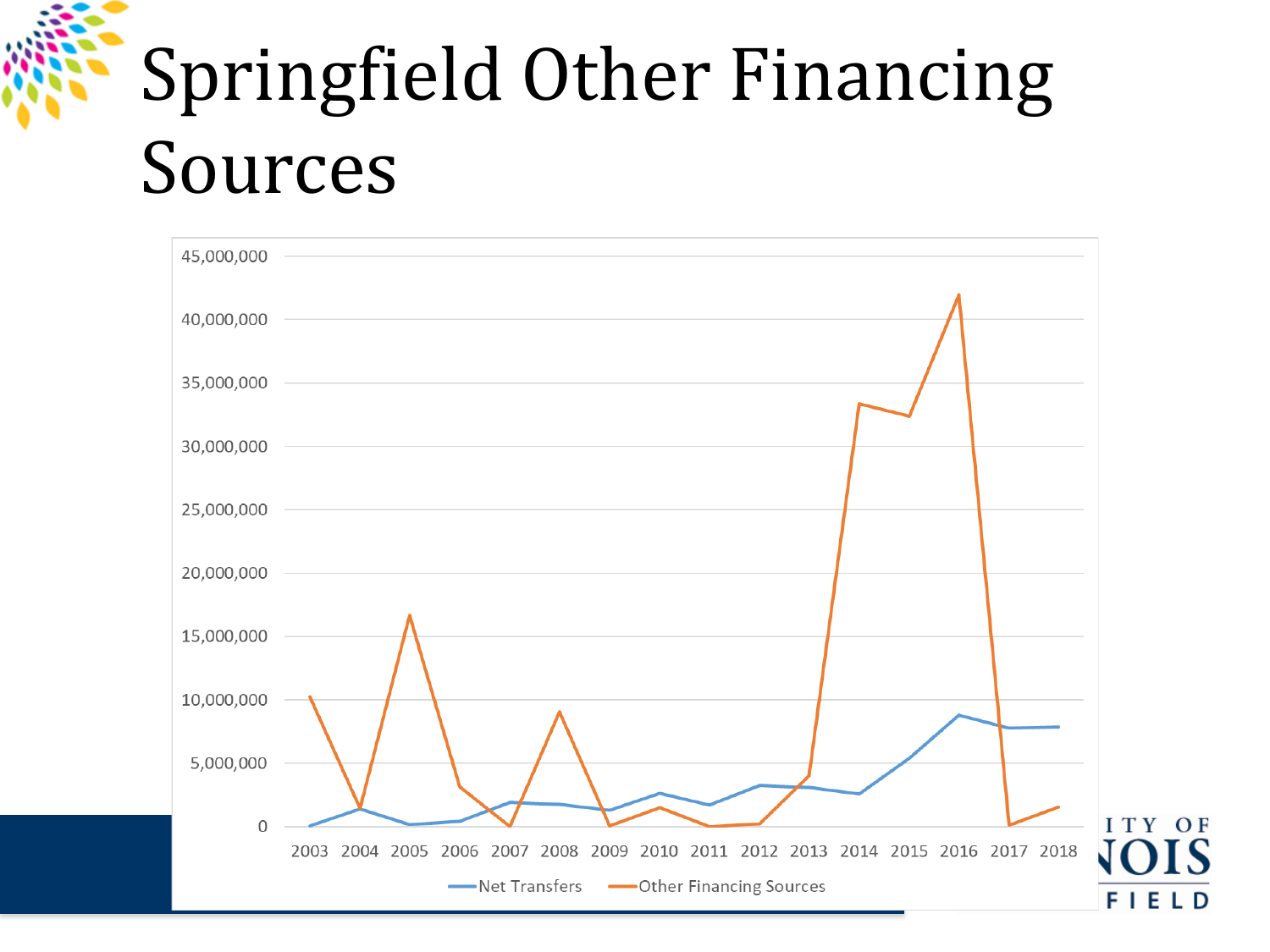#### Economic VAR Results

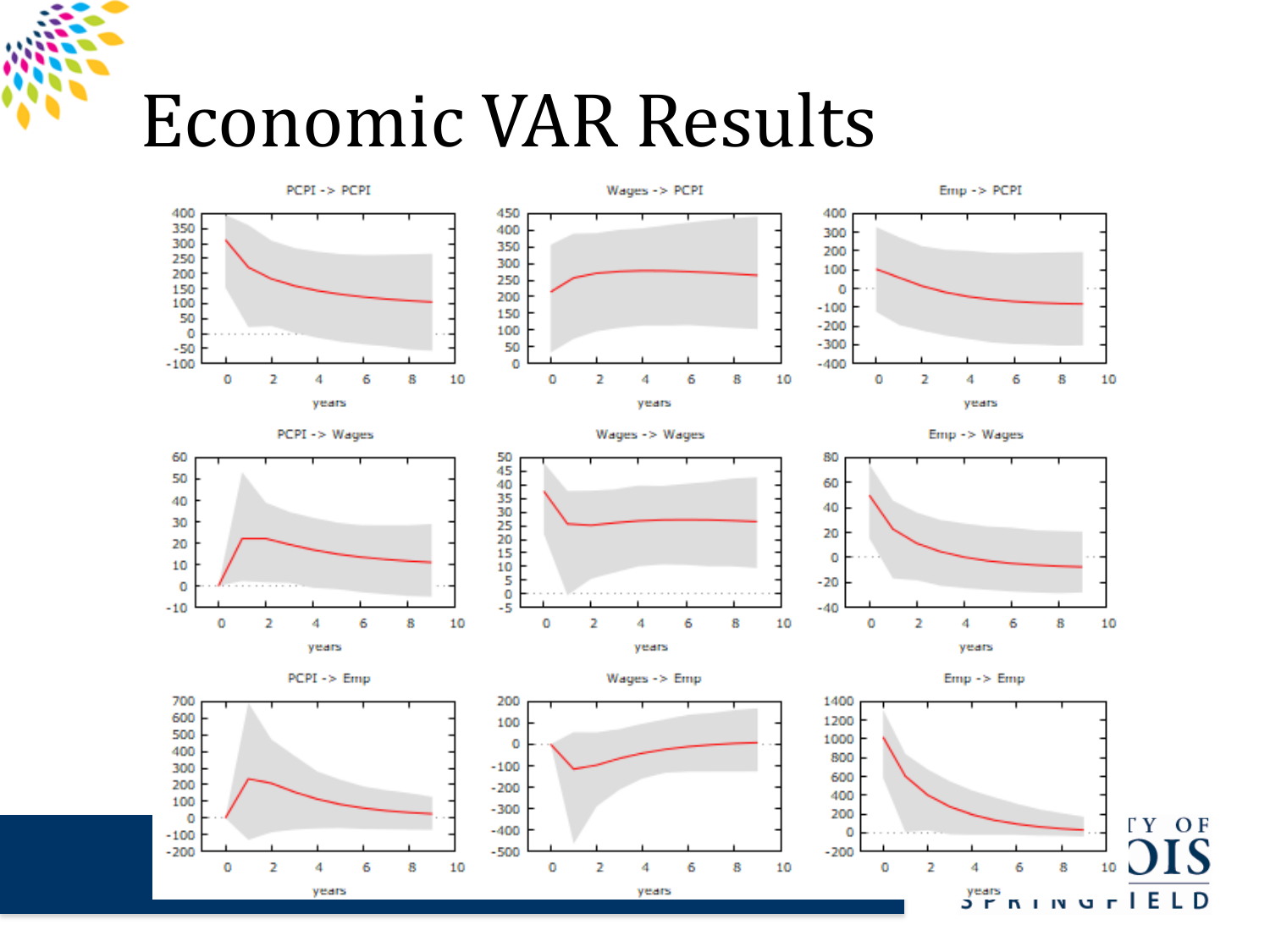### Forecast Example - PCPI

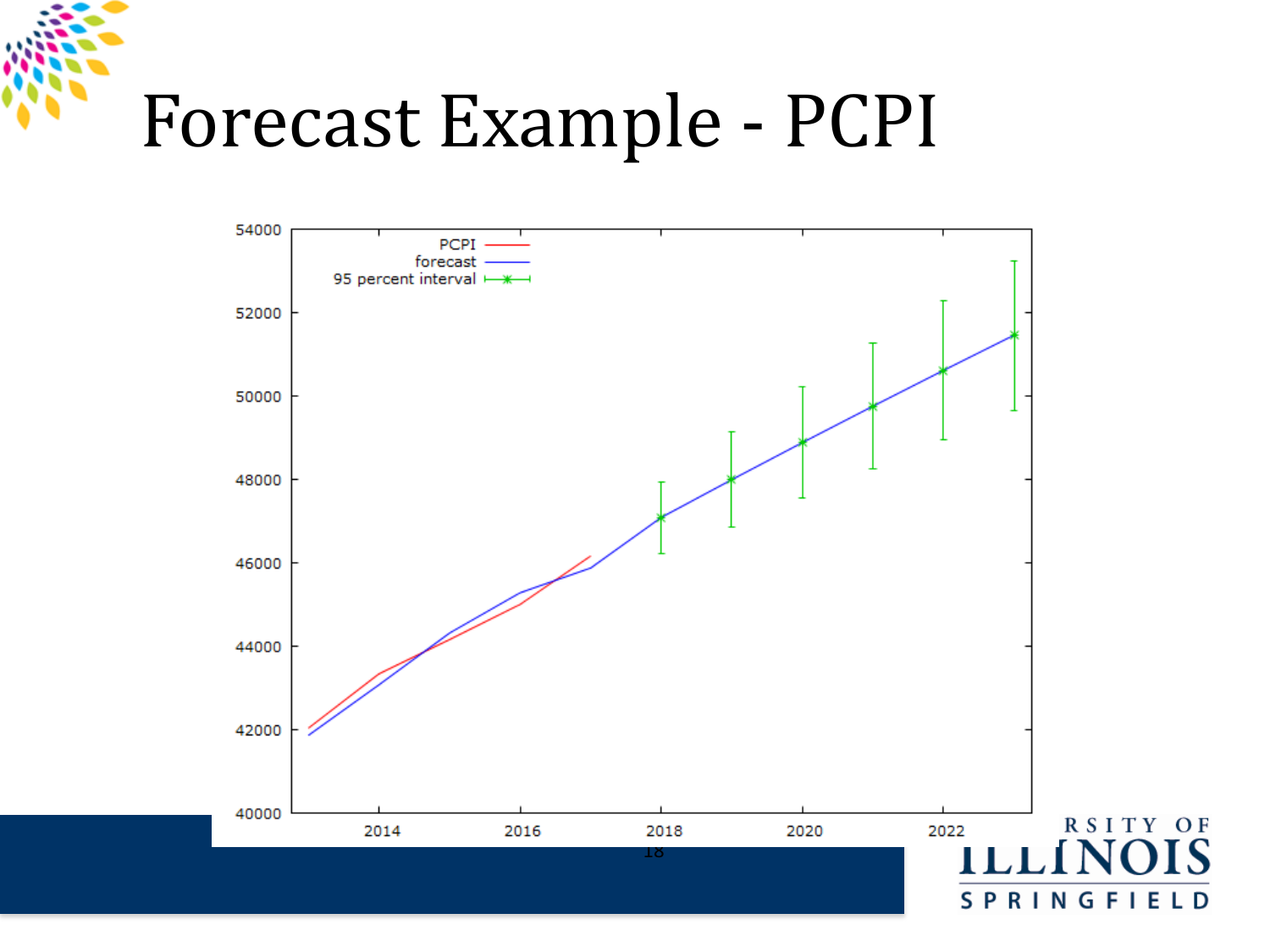# Forecast Example – Total Property Valuation

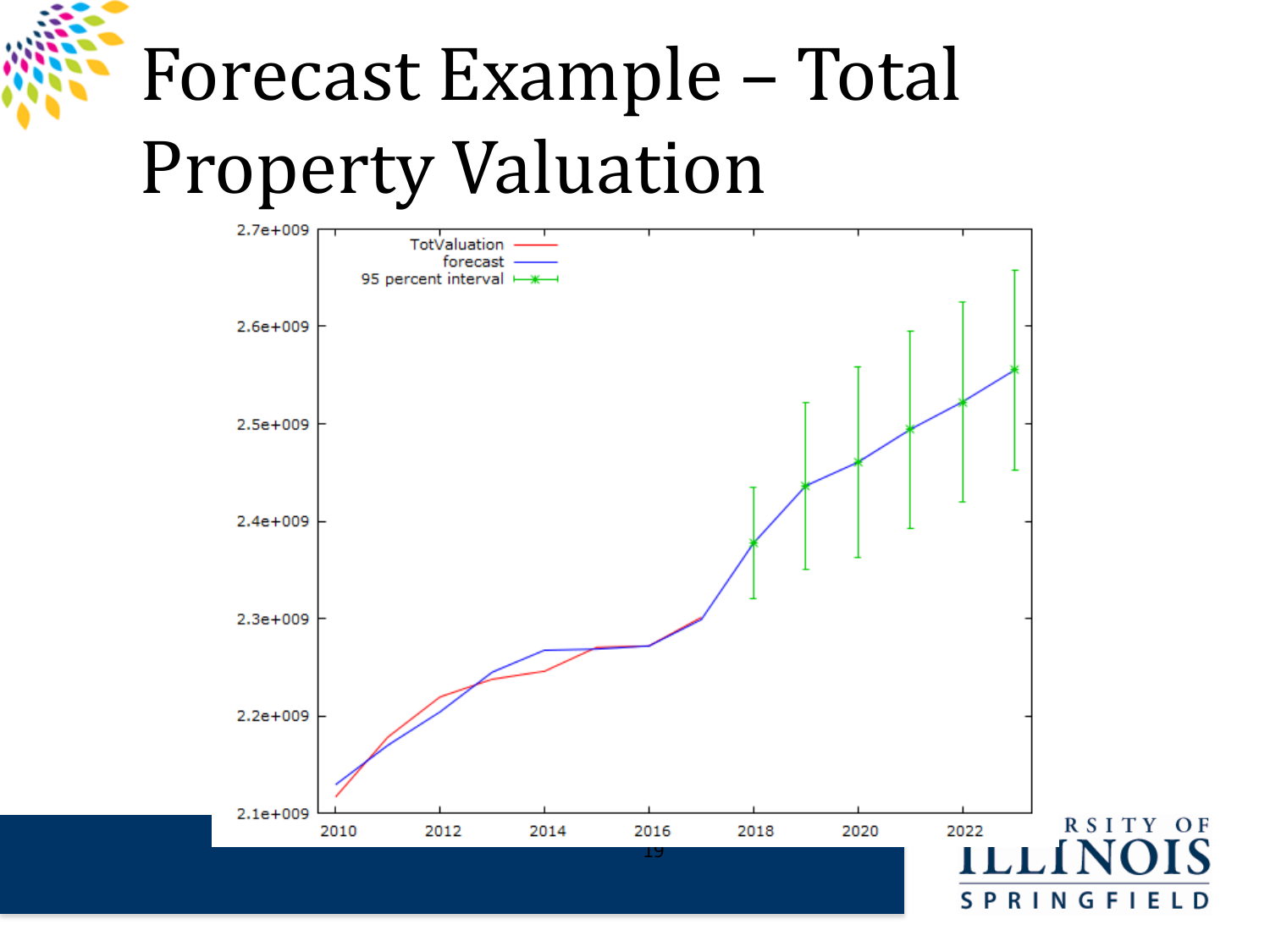### Results – Simulated 2019 Net Position

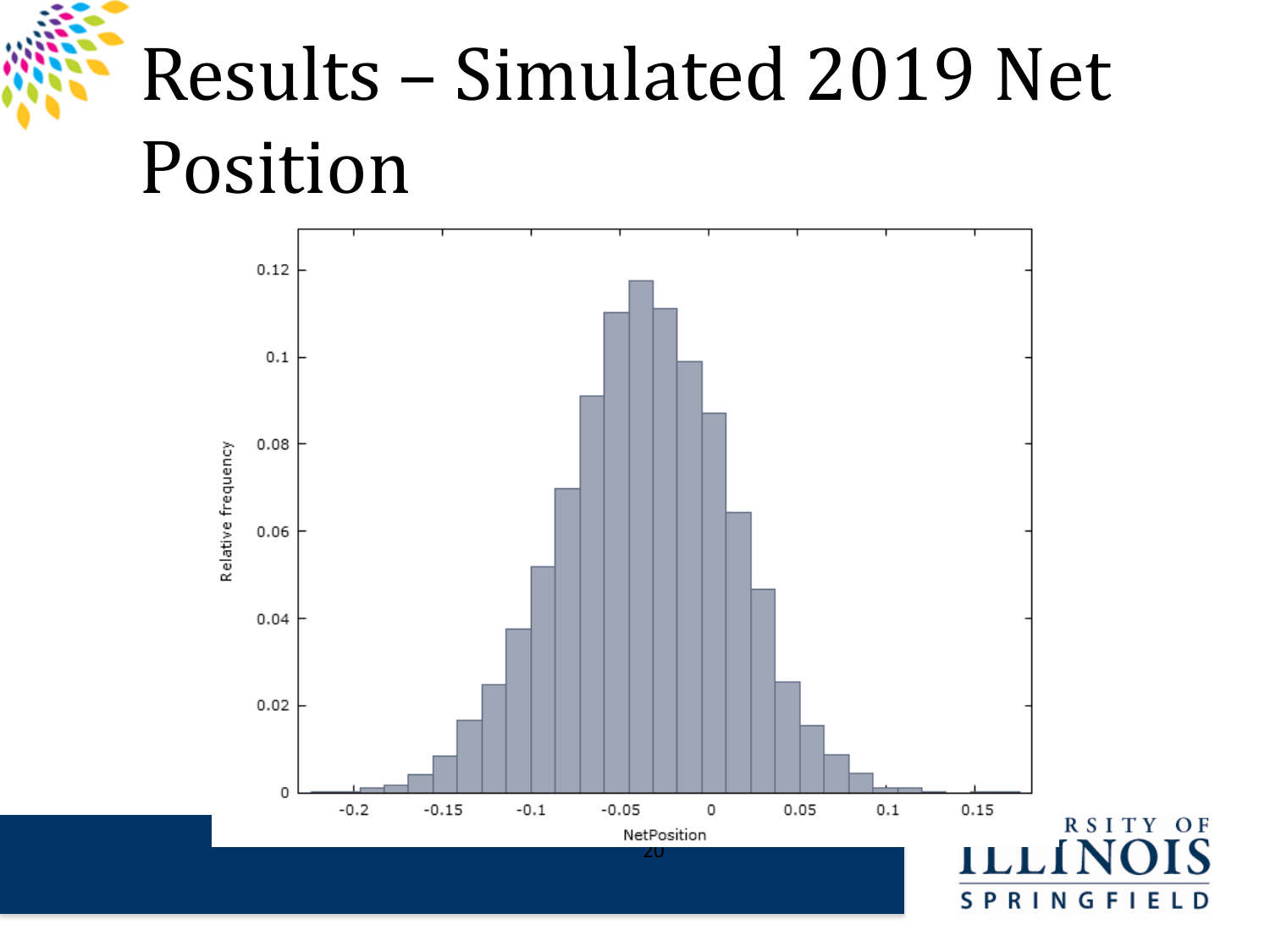

|                           | <b>Position</b> | 2019 Net 2020 Net 2021 Net 2022 Net 2023 Net | <b>Position Position Position</b> |        | Position   |
|---------------------------|-----------------|----------------------------------------------|-----------------------------------|--------|------------|
| Mean                      |                 | $-3.58\%$ $-20.96\%$ $-40.42\%$ $-62.58\%$   |                                   |        | $-86.69\%$ |
| <b>Standard Deviation</b> | 4.80%           | $7.01\%$                                     | 8.63%                             | 10.07% | 11.45%     |
| Prob. $\lt$ -10%          | $9.45\%$        |                                              | 94.32% 100.00% 100.00% 100.00%    |        |            |
| Prob. $< -20\%$           | $0.06\%$        |                                              | 54.89% 99.32% 100.00% 100.00%     |        |            |

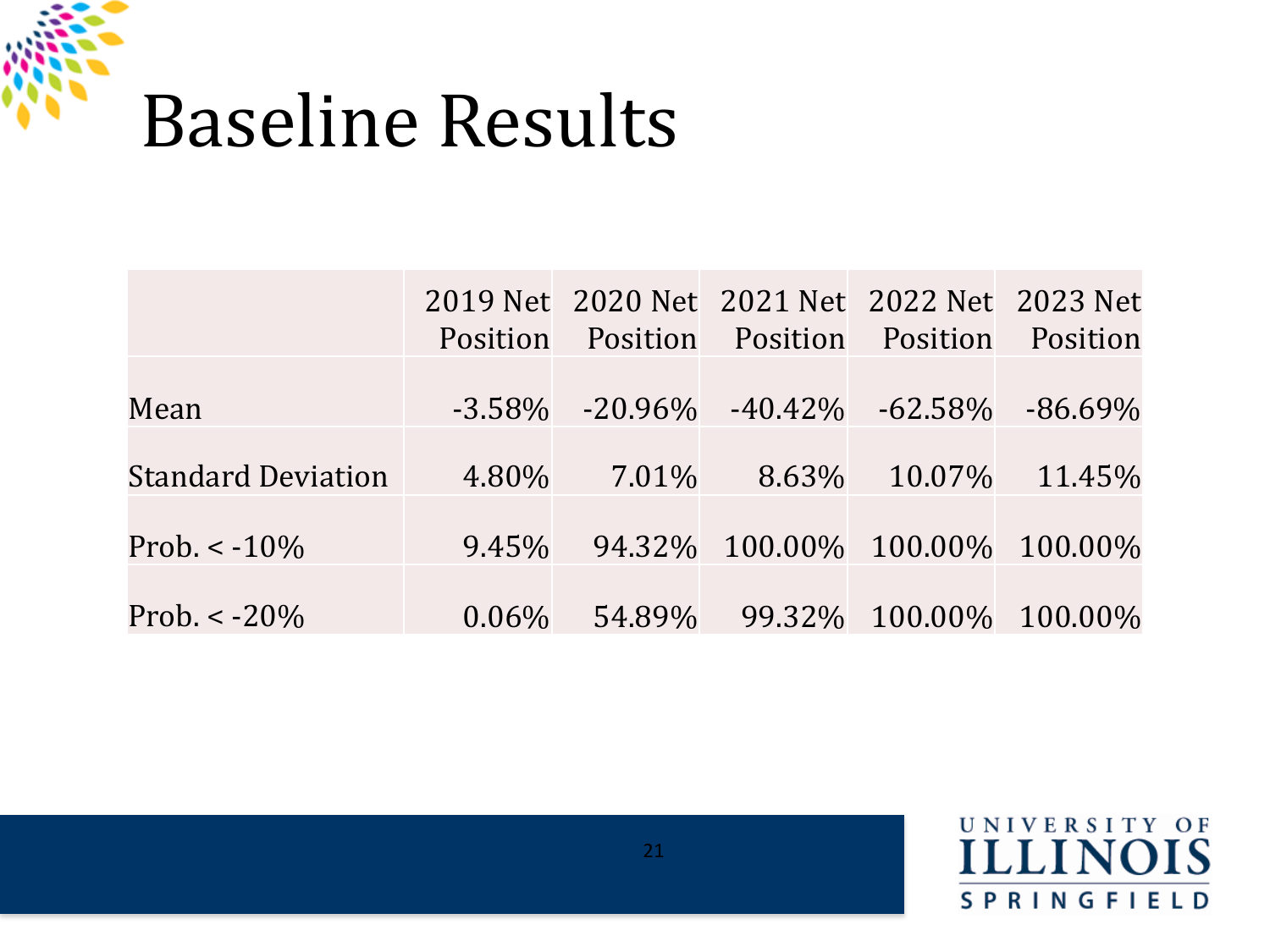### Results with 1% Sales Tax

|                           | <b>Position</b> | Position | 2019 Net 2020 Net 2021 Net 2022 Net 2023 Net | Position Position | Position   |
|---------------------------|-----------------|----------|----------------------------------------------|-------------------|------------|
| Mean                      | 4.54%           |          | $-3.57\%$ $-13.69\%$ $-26.27\%$              |                   | $-40.74\%$ |
| <b>Standard Deviation</b> | 4.30%           | $6.24\%$ | $7.64\%$                                     | $9.01\%$          | 10.12\%    |
| Prob. $\lt$ -10%          | $0.05\%$        | 15.30%   | 68.49%                                       | 96.52%            | 99.90%     |
| Prob. $< -20\%$           | $0.00\%$        | $0.39\%$ | 20.32\%                                      | 75.41%            | 98.19%     |